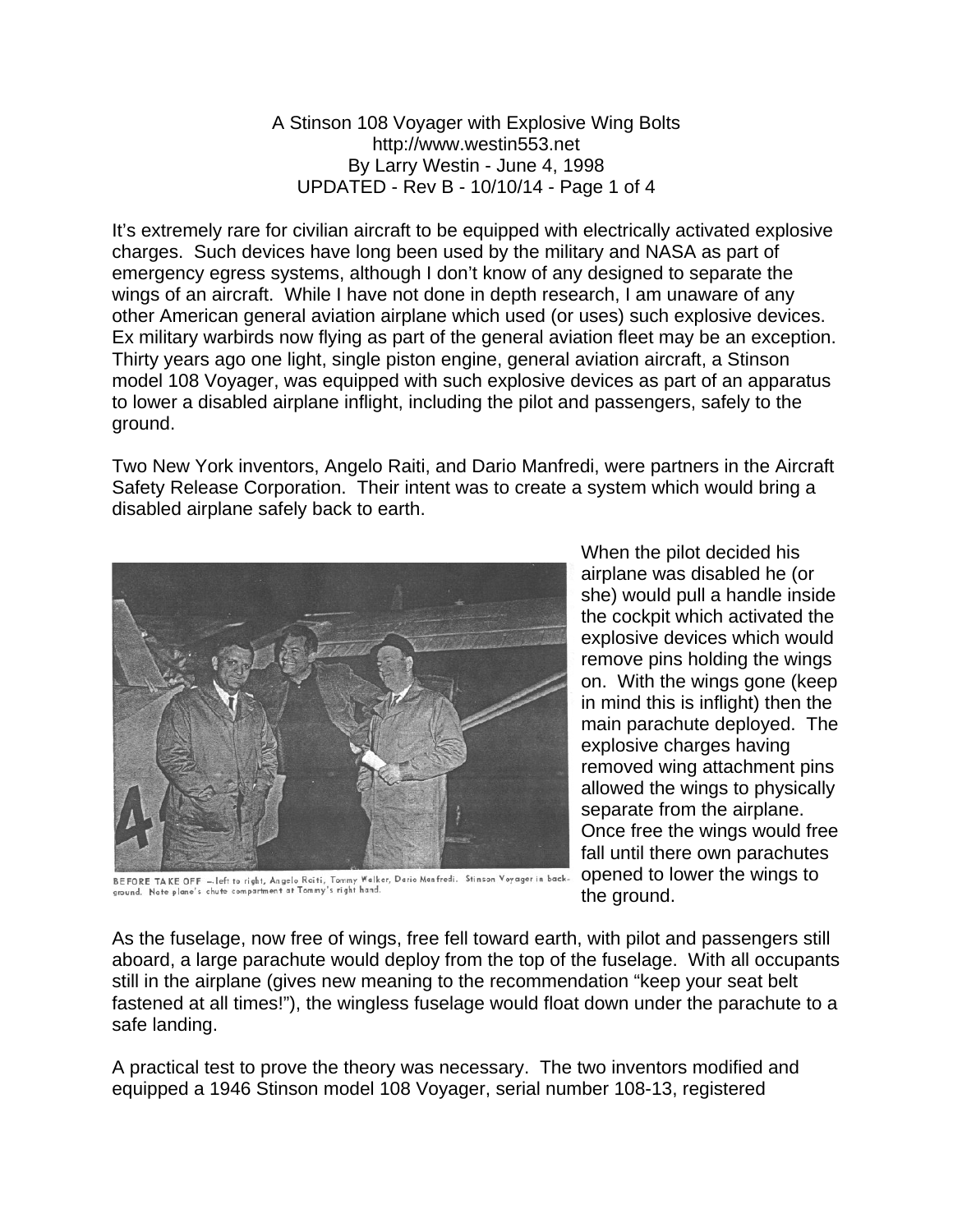N39443, with electrically activated explosive charges, special wing attach pins, and parachutes. Although I can't locate a record of just how many explosive charges were incorporated, at least three were needed for each wing. Stinson 108's use two wing attach bolts which hold the wing to the top of the fuselage. In addition another explosive pin would be necessary at the lower fuselage point where the front lift strut attaches. Additional modifications were necessary - the control cables had to be altered so they would allow the wings to separate from the fuselage. Since the Stinson 108 uses wing tanks the fuel lines from each wing tank had to be severed. Unlikely explosive charges were used to sever the fuel lines!

In the top of the fuselage just back of the rear seats, a compartment, covered with a rear hinged hatch, was built to house the main parachute. Pioneer Parachute Company provided parachutes and a field engineer, William G. Jolly. The main parachute, used to lower the Stinson fuselage with pilot and passengers, was a 64 foot conical canopy, orange in color, made of 1.1 nylon. It used regular 550 type suspension cords that did not go through the canopy channels. A pilot chute was used to help deploy the main parachute. In addition each wing was equipped with a smaller parachute.

With the Stinson 108 Voyager suitably modified a full scale live test was scheduled. Lakehurst Naval Air Station, in New Jersey, was arranged as the site of the test. Test pilot Tommy Walker, 52 at the time, was an experienced pilot and skydiver. Takeoff from Lakehurst was about 10 AM on November 9, 1967. Strong winds delayed the test while Walker flew the Stinson. At 12:38 PM while cruising at 4,600 feet, Walker activated the apparatus.

Both wings separated cleanly, however the small parachutes in each wing tangled and did not deploy correctly. Both wings crashed to the ground.

The fuselage parachute opened perfectly only a moment after the wings separated. Stinson Voyager serial number 13, minus wings, then began its parachute descent to the ground. Test pilot Walker remained with the airplane recording data about the descent.



Stinson 108 with Explosive Wing Bolts by Larry Westin - Rev B - 10/10/14 - Page 2 of 4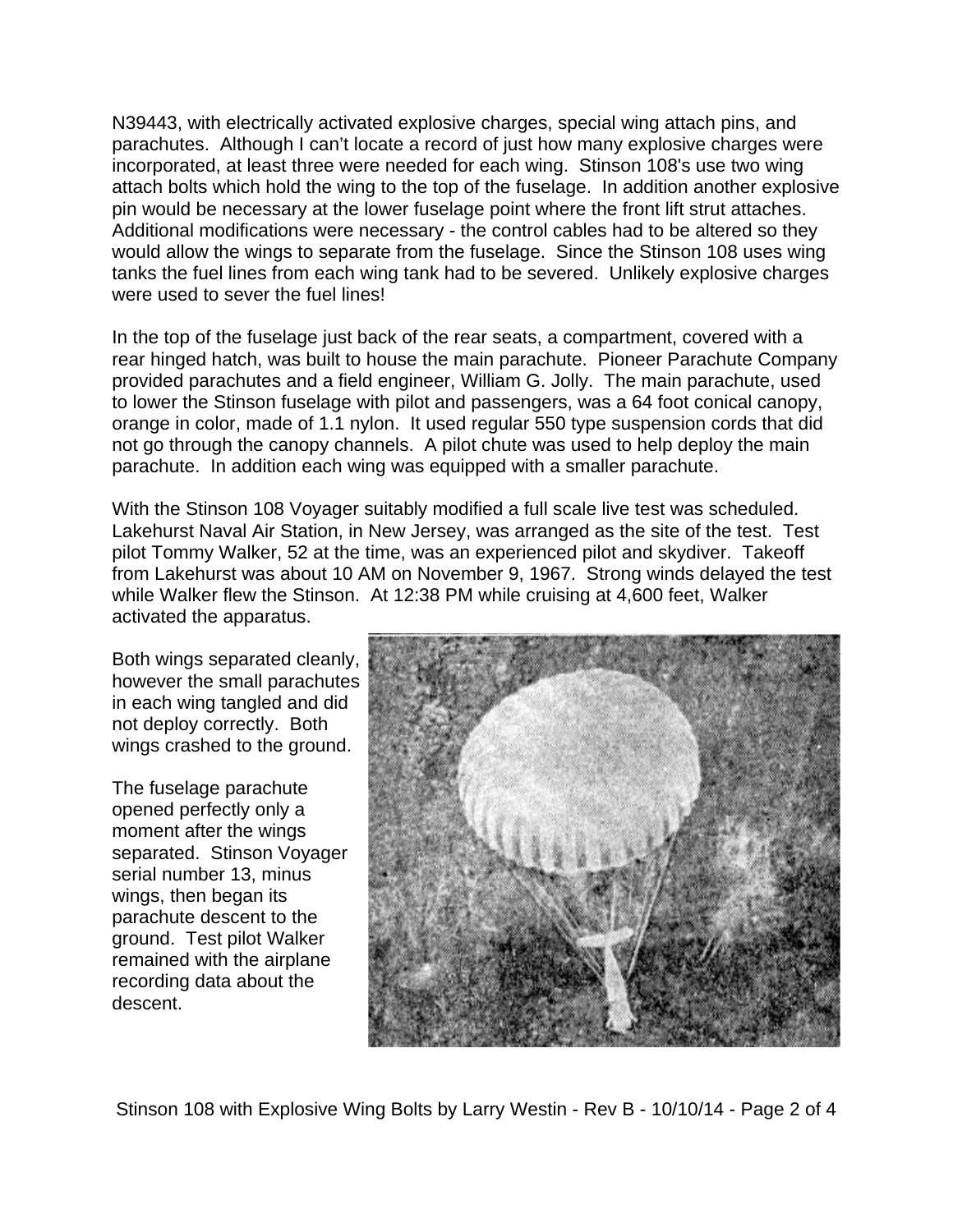About 1,000 feet above ground level Walker parachuted out of the Stinson. Interestingly Walker, using a standard 28 foot P9B emergency parachute, was descending faster than the Stinson. Minus wings the Stinson fuselage weighed about 1200 pounds. Both airplane and test pilot landed safely. Rate of decent of the airplane with parachute deployed was about 18 feet per second.



The test was witnessed by the FAA, the Navy, and several news agencies using some 8 helicopters to cover the event. As far as I can tell only a single full scale test was carried out, and it was successful. Rumors are a second Stinson 108 was also modified but never tested.

In 1946 Consolidated used NC39443 as a factory demonstrator. After the November 1967 test the plane was stored in derelict condition. During 1996 this airplane was completely restored and now flies again! Owner Ed Katzen flies from Bayport Aerodrome - N23!

My thanks to Ed Katzen, at <Eka2689950@aol.com> for sending me information about this unique Stinson 108.

UPDATE - 02/16/2009. Dario Manfredi, son of co-inventor Dario Manfredi, sent me an email to let me know that his company Aviation Safety Resources, continues to develop the system originally tested with the Stinson 108. Check his homepage at URL http://www.aviationsafetyresources.com/ for current up to date information.

Bibliography for this article:

Bisson, Ev, "Would You Believe . . A 64 Foot Conical?" - Sky Diver magazine, Jan. 1968, The International Magazine of Parachuting.

Martin, Henry, article in the Trenton Times newspaper. Nov. 10, 1967.

Email from Dario Manfredi 02/09/09 with updated information and a link to his homepage for the current status.

Stinson 108 with Explosive Wing Bolts by Larry Westin - Rev B - 10/10/14 - Page 3 of 4